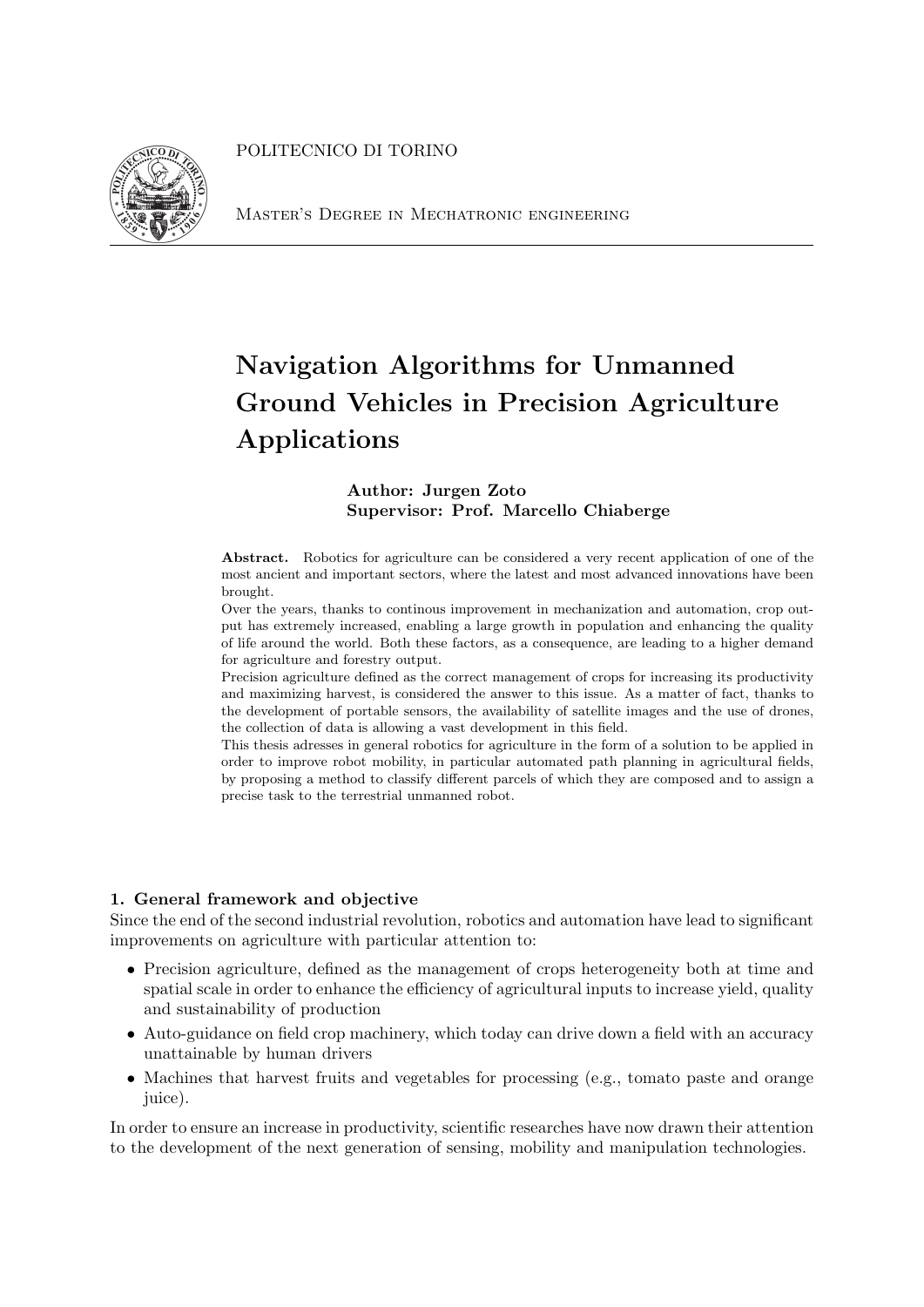For long time the interests of agricultural research have been to follow well-defined traffic lanes with the purpose of minimizing damages on soil and plant growth. The introduction of automation and control technology has facilitated agricultural machine systems to follow paths spatially and temporally, especially by exploiting automated path planning to further optimize field work.

When robots have to achieve tasks that are too difficult to indicate the proper actions for all possible cases, it is necessary that they can perform themselves the most suitable solution to accomplish the task. In order to perform their action line adequately, robots require to think about the actions they are planning on executing, their future consequences and the side effects, whether they can be performed taking into account the different circumstances that may occur. and other situations. This requires that robots have an explicit representation of aspects of their environment to reason about. As a consequence it is necessary to know where the representation comes from, namely the generation and maintenance in real time of the environment, or at least some part of it based on past information collected by sensors, is an important aspect to take into account.

To design a planning system it is necessary to reach some targets by finding a solution to three main questions:

- World representation
- Actions representation
- Plan search process guidance

To answer these questions, the planning system should face the constraints imposed by the real world considering at the same time all the issues above-mentioned.

Therefore, the work developed here aims to find a possible solution able to link the recognition of the environment with the path plan which the UGV will use to explore it and eventually to interact with it.

#### 2. Adopted approach

In order to correctly design a navigation algorithm, the objectives in the flowchart in Figure 1 are fixed. The first part focuses its attention on the development of a path planning algorithm that can be integrated in every environment: it combines the  $A^*$  search algorithm and path smoothing by exploiting the *Gradient Descent* algorithm.

The second part discusses how to generate a canopy segmentation from the mask obtained by processing images taken from unmanned aerial vehicles (UAVs). The developed algorithm is based on multiple steps: a first clustering of the mask is performed to identify each row, then the Ordinary Least Squares regression is applied in order to be used in the following clustering step to detect each parcel which composes the map by means of the *Dirichlet Process*. Finally a recombination of the rows is carried out for the purpose of avoiding the problem of missing plants and defective rows.

The last part addresses the issue of applying the path generation in order to cover the desired parcel with the cooperation of both path planning and clustering.